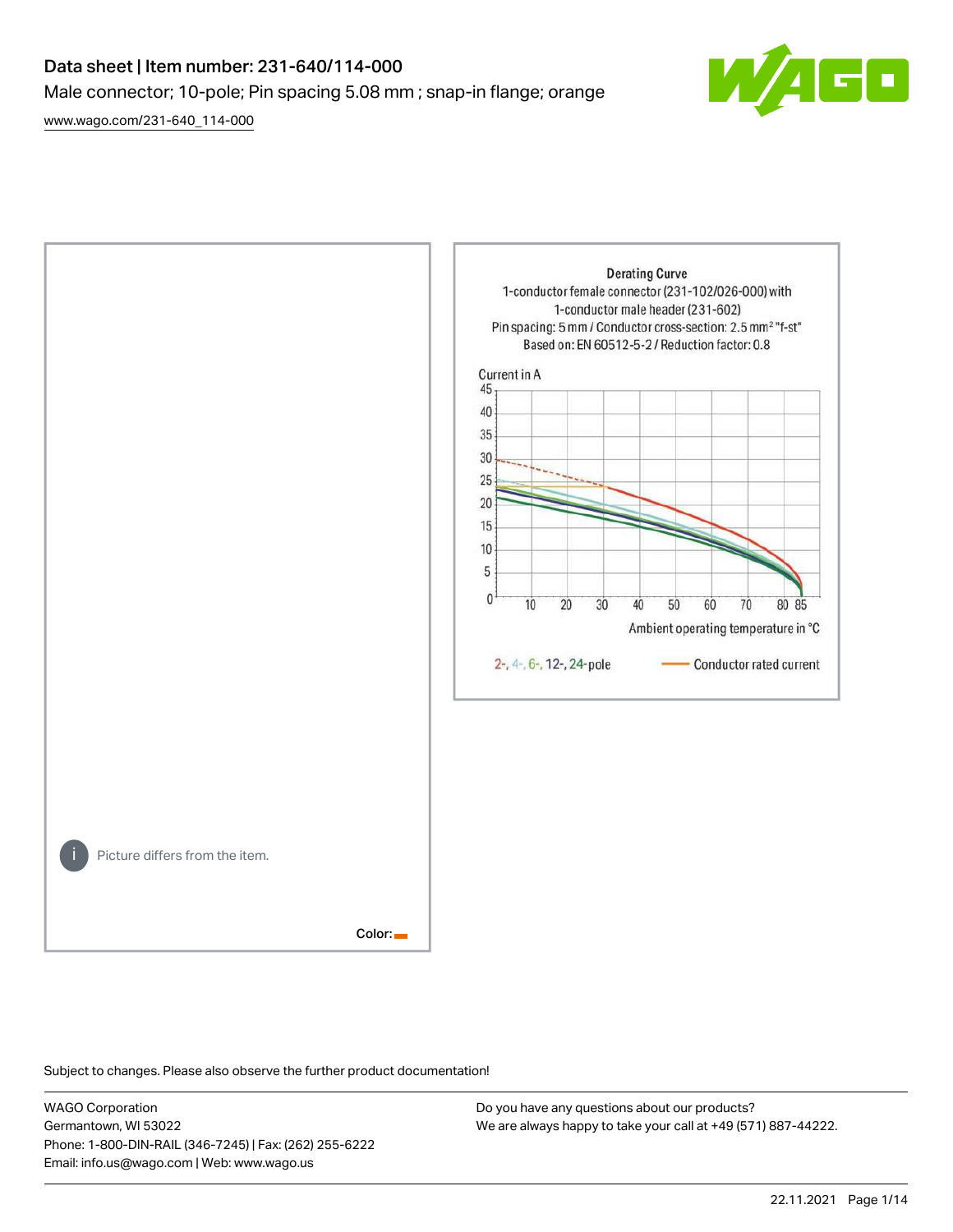

Dimensions in mm

 $L =$  (pole no. x pin spacing) + 3.2 mm

 $L_3 = L - 0.2$  mm

 $L_4 = L_3 + 15.2$  mm

 $L_5 = L_3 + 18$  mm

 $L_A = L_3 + 12.6$  mm

 $L_B = L_3 + 13.2$  mm

Subject to changes. Please also observe the further product documentation!

WAGO Corporation Germantown, WI 53022 Phone: 1-800-DIN-RAIL (346-7245) | Fax: (262) 255-6222 Email: info.us@wago.com | Web: www.wago.us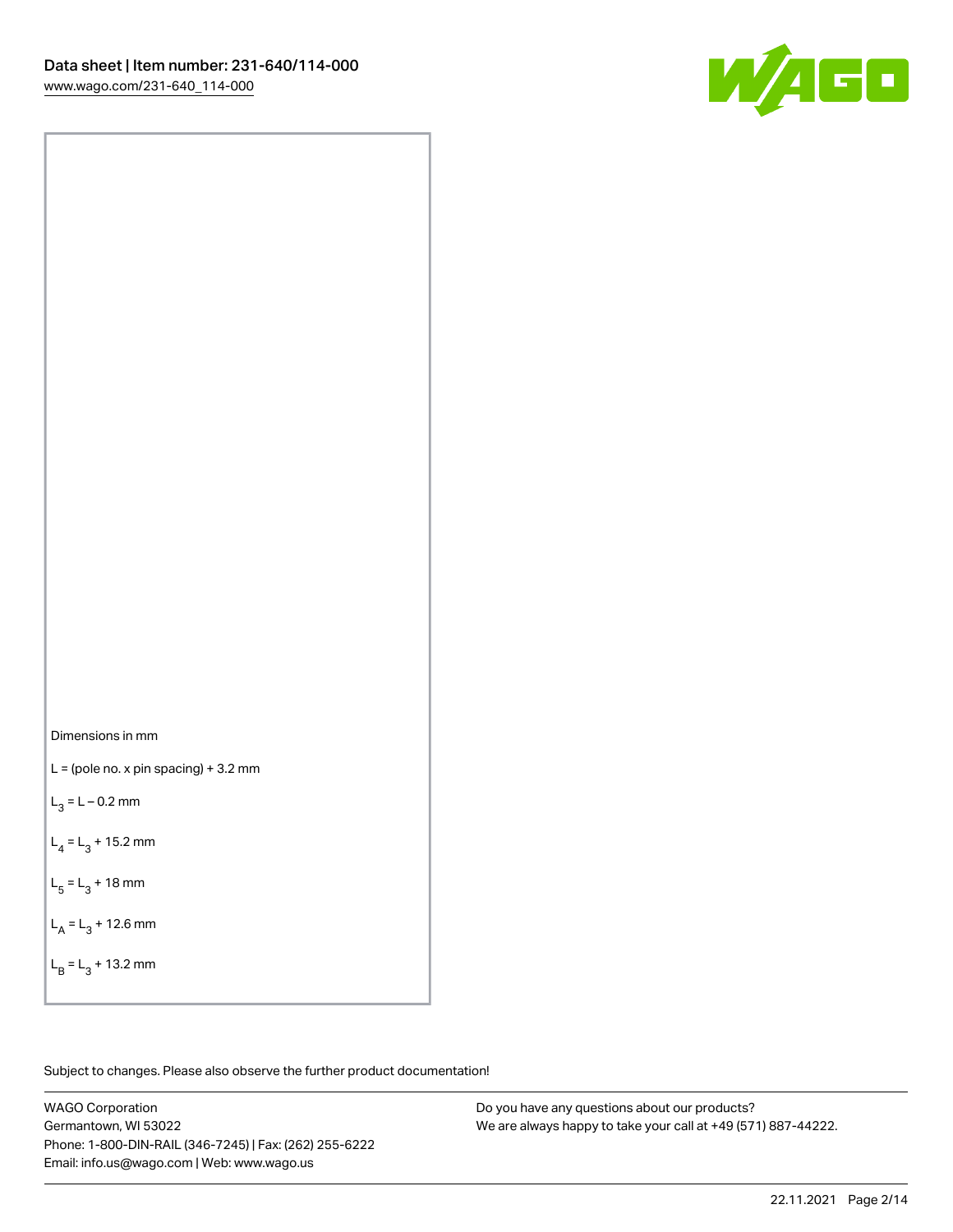#### Item description

- $\blacksquare$ Universal connection for all conductor types
- $\blacksquare$ Easy cable pre-assembly and on-unit wiring via vertical and horizontal CAGE CLAMP<sup>®</sup> actuation
- $\blacksquare$ For wire-to-wire and board-to-wire connections
- $\blacksquare$ Versions available with snap-in mounting feet or flanges for panel or through-panel mounting
- $\blacksquare$ With coding fingers

## Data Notes

| Safety information 1 | The <i>MCS – MULTI CONNECTION SYSTEM</i> includes connectors<br>without breaking capacity in accordance with DIN EN 61984. When<br>used as intended, these connectors must not be connected<br>/disconnected when live or under load. The circuit design should<br>ensure header pins, which can be touched, are not live when<br>unmated. |
|----------------------|--------------------------------------------------------------------------------------------------------------------------------------------------------------------------------------------------------------------------------------------------------------------------------------------------------------------------------------------|
| Variants:            | Other pole numbers<br>Gold-plated or partially gold-plated contact surfaces<br>Other versions (or variants) can be requested from WAGO Sales or<br>configured at https://configurator.wago.com/                                                                                                                                            |

#### Electrical data

#### IEC Approvals

| Ratings per                 | IEC/EN 60664-1                                                        |
|-----------------------------|-----------------------------------------------------------------------|
| Rated voltage (III / 3)     | 320 V                                                                 |
| Rated surge voltage (III/3) | 4 <sub>k</sub> V                                                      |
| Rated voltage (III/2)       | 320 V                                                                 |
| Rated surge voltage (III/2) | 4 <sub>k</sub> V                                                      |
| Nominal voltage (II/2)      | 630 V                                                                 |
| Rated surge voltage (II/2)  | 4 <sub>kV</sub>                                                       |
| Rated current               | 12A                                                                   |
| Legend (ratings)            | $(III / 2)$ $\triangle$ Overvoltage category III / Pollution degree 2 |

#### UL Approvals

| Approvals per                  | UL 1059 |
|--------------------------------|---------|
| Rated voltage UL (Use Group B) | 300 V   |
| Rated current UL (Use Group B) | 15 A    |
| Rated voltage UL (Use Group D) | 300 V   |

Subject to changes. Please also observe the further product documentation!

| WAGO Corporation                                       | Do you have any questions about our products?                 |
|--------------------------------------------------------|---------------------------------------------------------------|
| Germantown, WI 53022                                   | We are always happy to take your call at +49 (571) 887-44222. |
| Phone: 1-800-DIN-RAIL (346-7245)   Fax: (262) 255-6222 |                                                               |
| Email: info.us@wago.com   Web: www.wago.us             |                                                               |

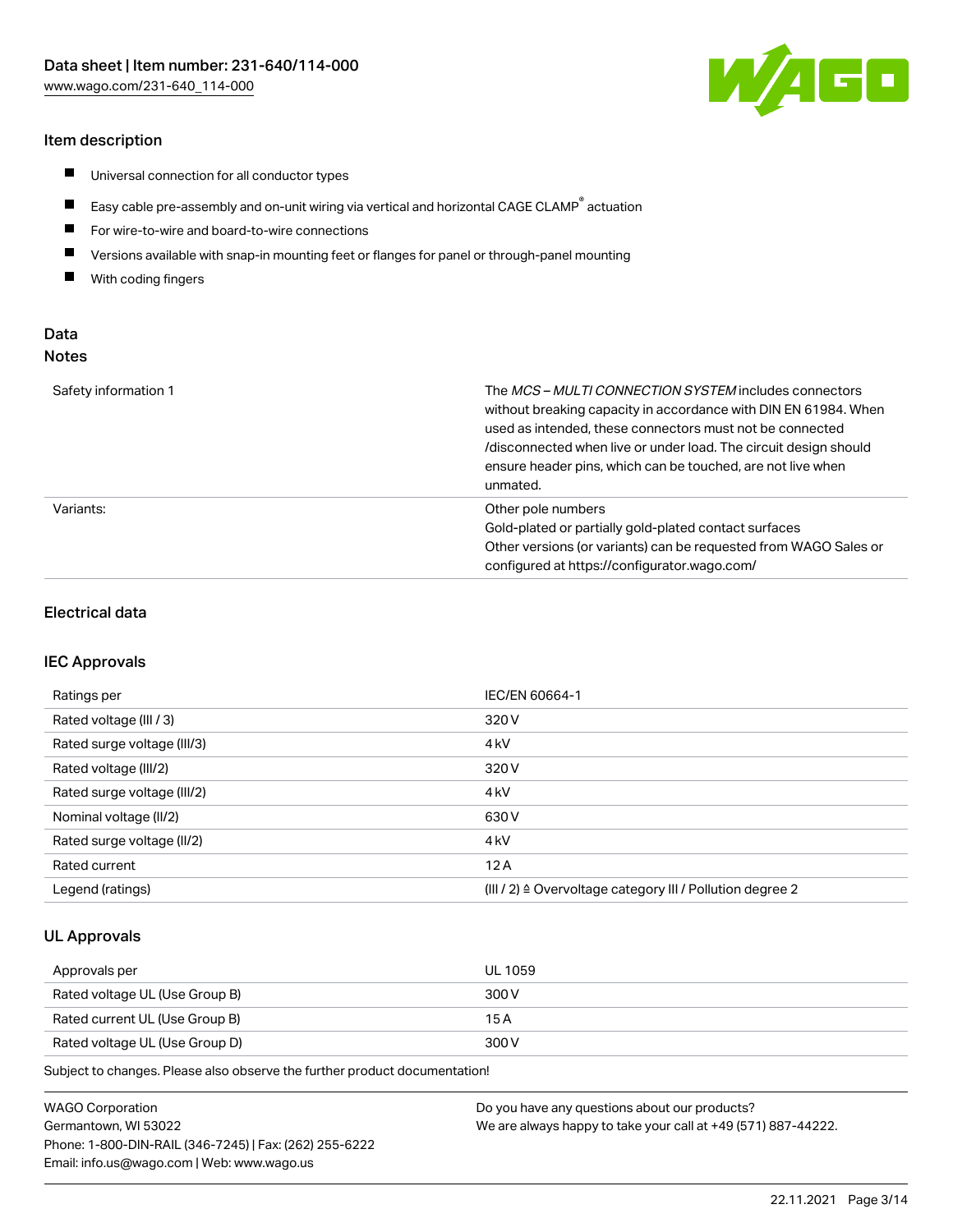[www.wago.com/231-640\\_114-000](http://www.wago.com/231-640_114-000)



| Rated current UL (Use Group D) | 10 A |
|--------------------------------|------|
|--------------------------------|------|

# Ratings per UL

| Rated voltage UL 1977 | 600 V |
|-----------------------|-------|
| Rated current UL 1977 |       |

#### CSA Approvals

| Approvals per                   | CSA   |
|---------------------------------|-------|
| Rated voltage CSA (Use Group B) | 300 V |
| Rated current CSA (Use Group B) | 15 A  |
| Rated voltage CSA (Use Group D) | 300 V |
| Rated current CSA (Use Group D) | 10 A  |

#### Connection data

| Total number of connection points | 10 |
|-----------------------------------|----|
| Total number of potentials        |    |
| Number of connection types        |    |
| Number of levels                  |    |

#### Connection 1

#### Connection technology CAGE CLAMP®

|                                                   | <b>CAGE CLAMP</b>                      |
|---------------------------------------------------|----------------------------------------|
| Actuation type                                    | Operating tool                         |
| Solid conductor                                   | $0.082.5$ mm <sup>2</sup> / 28  12 AWG |
| Fine-stranded conductor                           | $0.082.5$ mm <sup>2</sup> / 28  12 AWG |
| Fine-stranded conductor; with insulated ferrule   | $0.251.5$ mm <sup>2</sup>              |
| Fine-stranded conductor; with uninsulated ferrule | $0.252.5$ mm <sup>2</sup>              |
| Strip length                                      | $89$ mm / 0.31  0.35 inch              |
| Number of poles                                   | 10                                     |
| Conductor entry direction to mating direction     | 0°                                     |

# Physical data

| Pin spacing | 5.08 mm / 0.2 inch   |
|-------------|----------------------|
| Width       | 71.8 mm / 2.827 inch |
| Height      | 17.5 mm / 0.689 inch |
| Depth       | 27.5 mm / 1.083 inch |

Subject to changes. Please also observe the further product documentation! Mechanical data

| <b>WAGO Corporation</b>                                | Do you have any questions about our products?                 |
|--------------------------------------------------------|---------------------------------------------------------------|
| Germantown, WI 53022                                   | We are always happy to take your call at +49 (571) 887-44222. |
| Phone: 1-800-DIN-RAIL (346-7245)   Fax: (262) 255-6222 |                                                               |
| Email: info.us@wago.com   Web: www.wago.us             |                                                               |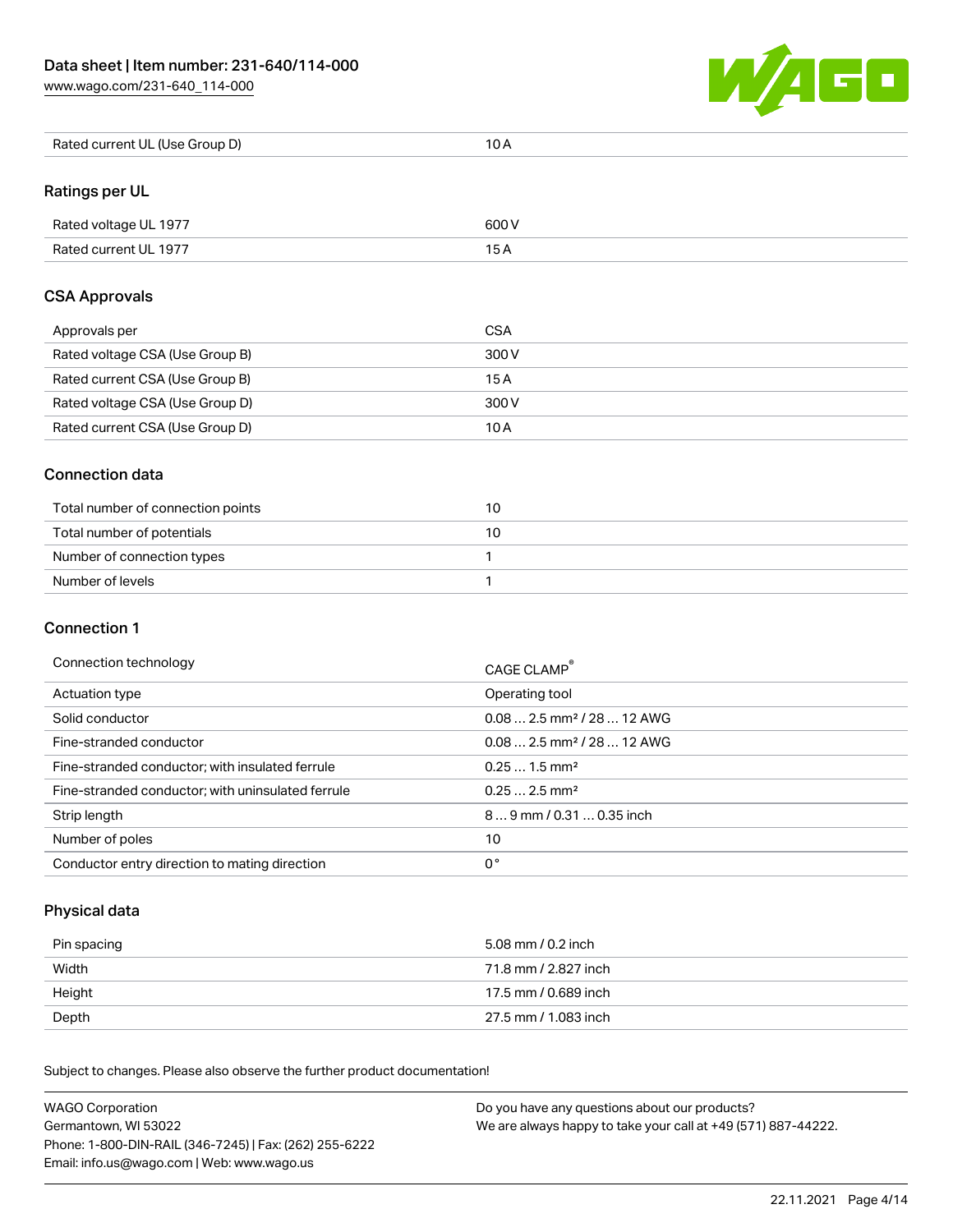[www.wago.com/231-640\\_114-000](http://www.wago.com/231-640_114-000)



## Mechanical data

| Housing sheet thickness | $0.5$ 2.5 mm / 0.02  0.098 inch |
|-------------------------|---------------------------------|
| Mounting type           | Snap-in                         |
| Mounting type           | Feed-through mounting           |

#### Plug-in connection

| Contact type (pluggable connector) | Male connector/plug |
|------------------------------------|---------------------|
| Connector (connection type)        | for conductor       |
| Mismating protection               | No                  |
| Locking of plug-in connection      | Without             |

#### Material data

| Color                       | orange                                |
|-----------------------------|---------------------------------------|
| Material group              |                                       |
| Insulation material         | Polyamide (PA66)                      |
| Flammability class per UL94 | V <sub>0</sub>                        |
| Clamping spring material    | Chrome nickel spring steel (CrNi)     |
| Contact material            | Electrolytic copper $(E_{\text{Cl}})$ |
| Contact plating             | tin-plated                            |
| Fire load                   | $0.32$ MJ                             |
| Weight                      | 17.7 g                                |

#### Environmental requirements

| Limit temperature range<br>the contract of the contract of the contract of the contract of the contract of the contract of the contract of | . +100 ℃<br>-60 |  |
|--------------------------------------------------------------------------------------------------------------------------------------------|-----------------|--|
|--------------------------------------------------------------------------------------------------------------------------------------------|-----------------|--|

# Commercial data

| Product Group         | 3 (Multi Conn. System) |
|-----------------------|------------------------|
| PU (SPU)              | 25 Stück               |
| Packaging type        | box                    |
| Country of origin     | DE                     |
| <b>GTIN</b>           | 4050821279822          |
| Customs tariff number | 8536694040             |

## Approvals / Certificates

Country specific Approvals

**Certificate** 

Subject to changes. Please also observe the further product documentation!

WAGO Corporation Germantown, WI 53022 Phone: 1-800-DIN-RAIL (346-7245) | Fax: (262) 255-6222 Email: info.us@wago.com | Web: www.wago.us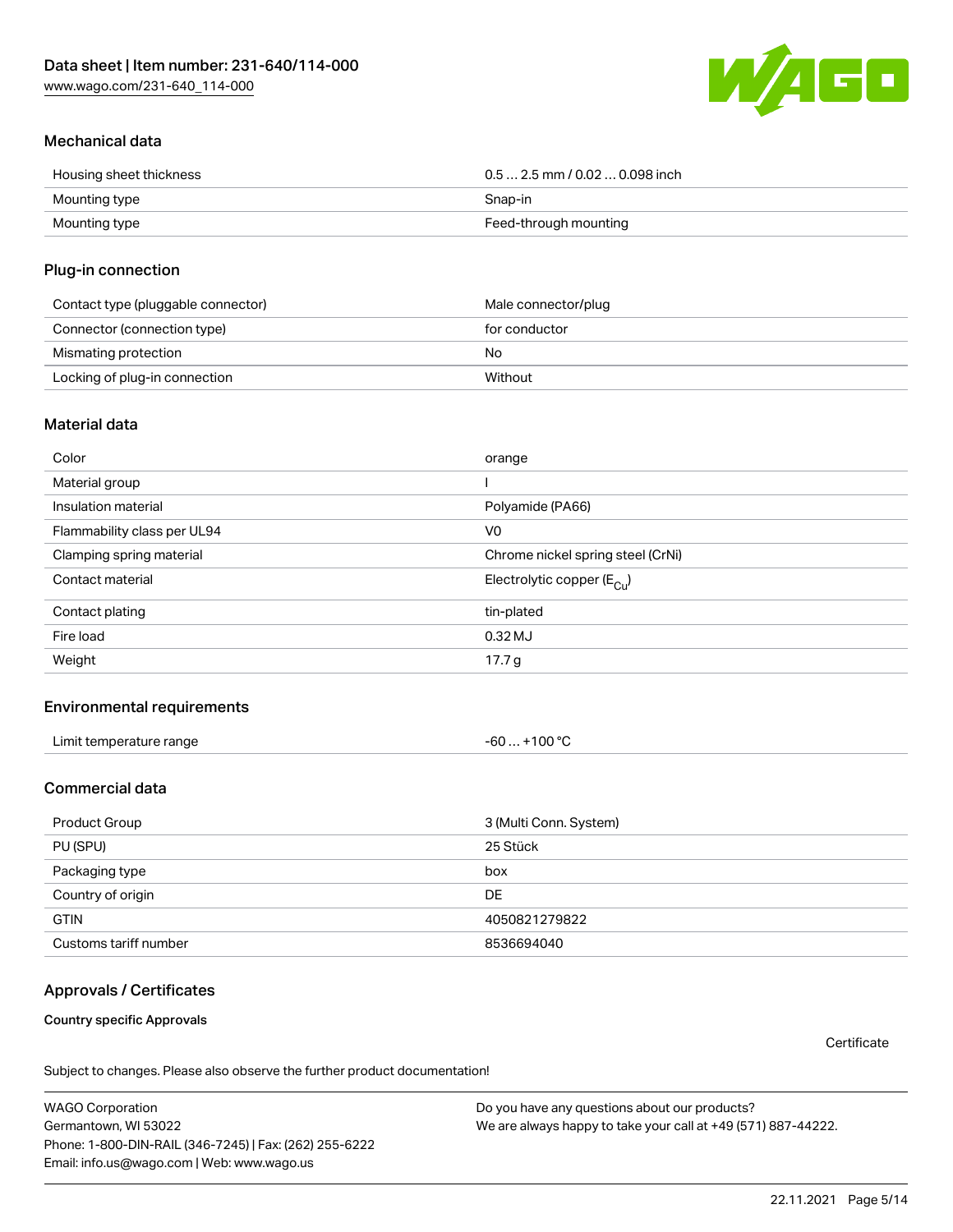[www.wago.com/231-640\\_114-000](http://www.wago.com/231-640_114-000)



| Logo | Approval                 | <b>Additional Approval Text</b> | name       |
|------|--------------------------|---------------------------------|------------|
|      | CB                       | IEC 61984                       | NL-39756   |
|      | DEKRA Certification B.V. |                                 |            |
|      | <b>CSA</b>               | C <sub>22.2</sub>               | 1466354    |
|      | DEKRA Certification B.V. |                                 |            |
|      | <b>KEMA/KEUR</b>         | EN 61984                        | 2190761.01 |
| EMA  | DEKRA Certification B.V. |                                 |            |

#### Ship Approvals

|      |                     |                                 | Certificate |
|------|---------------------|---------------------------------|-------------|
| Logo | Approval            | <b>Additional Approval Text</b> | name        |
|      | BV                  | IEC 60998                       | 11915/D0    |
| 0    | Bureau Veritas S.A. |                                 | BV          |

#### UL-Approvals

**BUREAU** 

| Logo                       | Approval                                       | <b>Additional Approval Text</b> | Certificate<br>name |
|----------------------------|------------------------------------------------|---------------------------------|---------------------|
| $\boldsymbol{\mathcal{A}}$ | <b>cURus</b><br>Underwriters Laboratories Inc. | <b>UL 1059</b>                  | E45172              |
| 8                          | <b>UR</b><br>Underwriters Laboratories Inc.    | <b>UL 1977</b>                  | E45171              |

#### Counterpart

#### Item no.231-310/026-000 1-conductor female connector; CAGE CLAMP®; 2.5 mm²; Pin spacing 5.08 mm; 10-pole; 2,50 mm²; [www.wago.com/231-310/026-](https://www.wago.com/231-310/026-000) [000](https://www.wago.com/231-310/026-000)

Optional accessories

orange

Tools

Operating tool

Subject to changes. Please also observe the further product documentation!

WAGO Corporation Germantown, WI 53022 Phone: 1-800-DIN-RAIL (346-7245) | Fax: (262) 255-6222 Email: info.us@wago.com | Web: www.wago.us Do you have any questions about our products? We are always happy to take your call at +49 (571) 887-44222.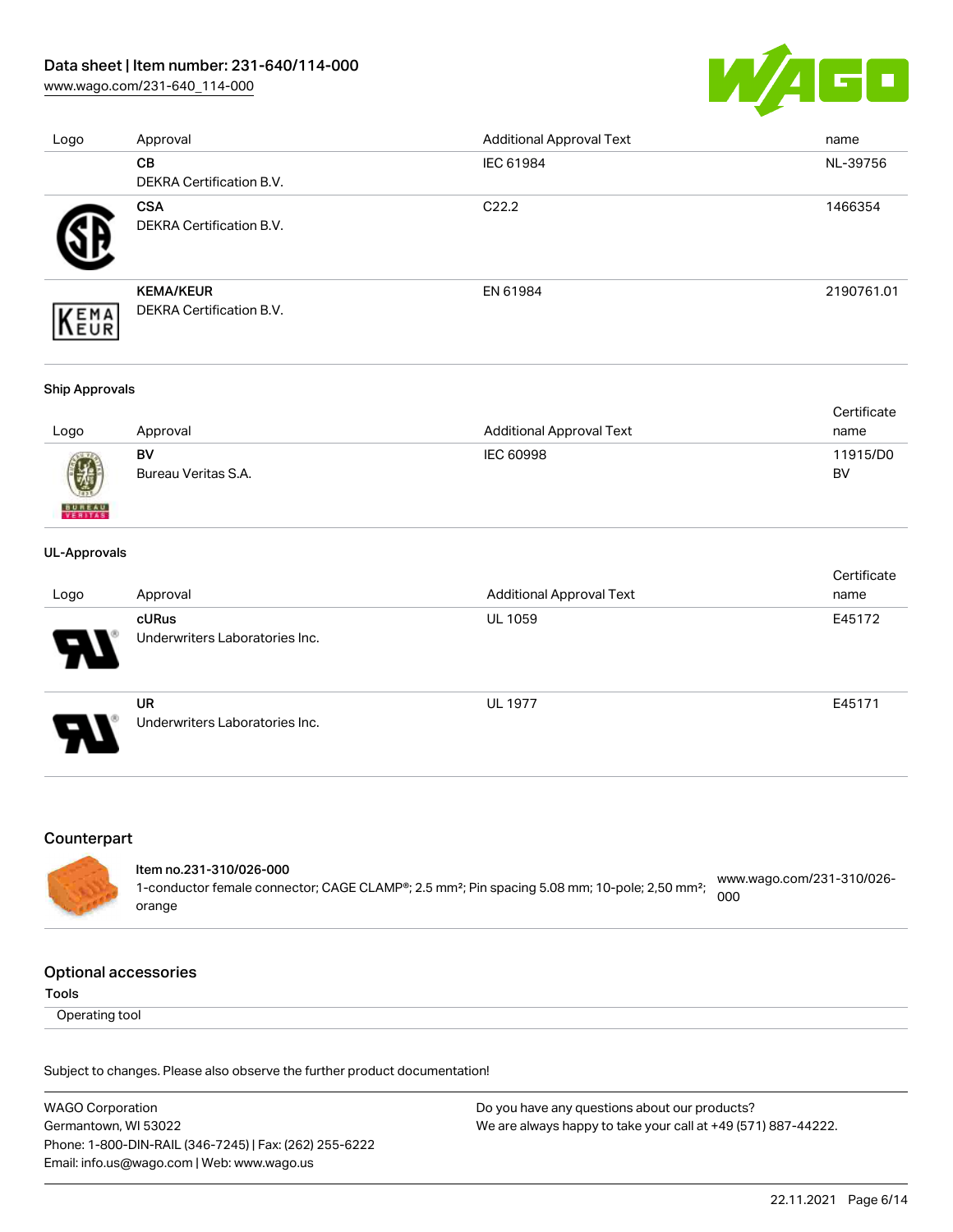[www.wago.com/231-640\\_114-000](http://www.wago.com/231-640_114-000)



|         | Item no.: 209-130<br>Operating tool; suitable for 264, 280 and 281 Series; 1-way; of insulating material; white  | www.wago.com/209-130 |
|---------|------------------------------------------------------------------------------------------------------------------|----------------------|
|         | Item no.: 209-132<br>Operating tool; for connecting comb-style jumper bar; 2-way; of insulating material         | www.wago.com/209-132 |
|         | Item no.: 210-657<br>Operating tool; Blade: 3.5 x 0.5 mm; with a partially insulated shaft; short; multicoloured | www.wago.com/210-657 |
|         | Item no.: 210-720<br>Operating tool; Blade: 3.5 x 0.5 mm; with a partially insulated shaft; multicoloured        | www.wago.com/210-720 |
|         | Item no.: 231-131<br>Operating tool; made of insulating material; 1-way; loose; white                            | www.wago.com/231-131 |
|         | Item no.: 231-291<br>Operating tool; made of insulating material; 1-way; loose; red                              | www.wago.com/231-291 |
|         | Item no.: 280-432<br>Operating tool; made of insulating material; 2-way; white                                   | www.wago.com/280-432 |
|         | Item no.: 280-434<br>Operating tool; made of insulating material; 4-way                                          | www.wago.com/280-434 |
|         | Item no.: 280-437<br>Operating tool; made of insulating material; 7-way                                          | www.wago.com/280-437 |
|         | Item no.: 280-440<br>Operating tool; made of insulating material; 10-way                                         | www.wago.com/280-440 |
|         | Item no.: 280-435<br>Operating tool; made of insulating material; 5-way; gray                                    | www.wago.com/280-435 |
|         | Item no.: 280-436<br>Operating tool; made of insulating material; 6-way                                          | www.wago.com/280-436 |
|         | Item no.: 280-438<br>Operating tool; made of insulating material; 8-way                                          | www.wago.com/280-438 |
|         | Item no.: 280-433<br>Operating tool; made of insulating material; 3-way                                          | www.wago.com/280-433 |
| Jumpers |                                                                                                                  |                      |
| Jumper  |                                                                                                                  |                      |
|         | Item no.: 231-905<br>Jumper; for conductor entry; 5-way; insulated; gray                                         | www.wago.com/231-905 |
|         | Item no.: 231-903<br>Jumper; for conductor entry; 3-way; insulated; gray                                         | www.wago.com/231-903 |
|         |                                                                                                                  |                      |

Subject to changes. Please also observe the further product documentation!

| <b>WAGO Corporation</b>                                | Do you have any questions about our products?                 |
|--------------------------------------------------------|---------------------------------------------------------------|
| Germantown, WI 53022                                   | We are always happy to take your call at +49 (571) 887-44222. |
| Phone: 1-800-DIN-RAIL (346-7245)   Fax: (262) 255-6222 |                                                               |
| Email: info.us@wago.com   Web: www.wago.us             |                                                               |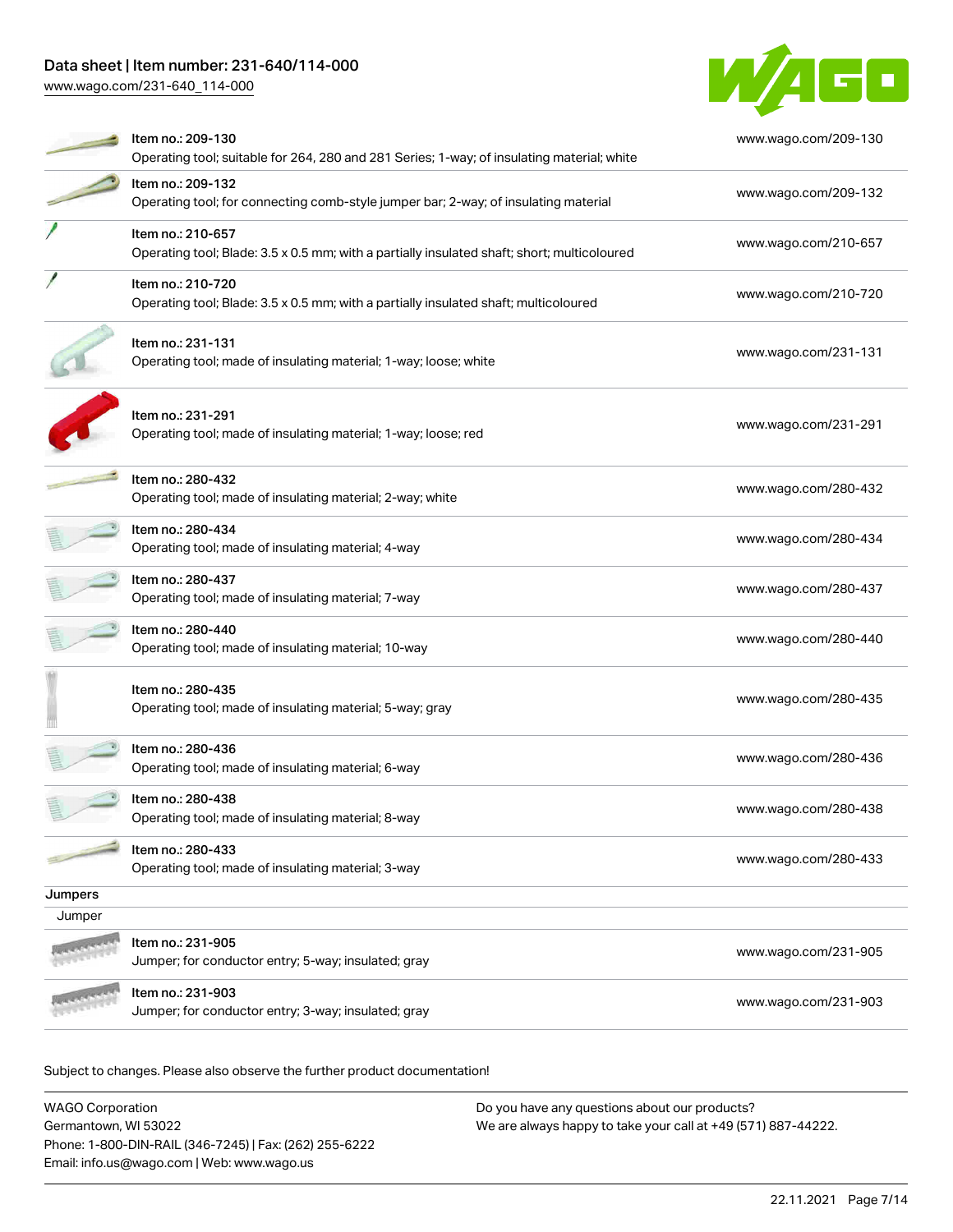[www.wago.com/231-640\\_114-000](http://www.wago.com/231-640_114-000)



|                         | Item no.: 231-907<br>Jumper; for conductor entry; 7-way; insulated; gray                                                                                                           | www.wago.com/231-907 |
|-------------------------|------------------------------------------------------------------------------------------------------------------------------------------------------------------------------------|----------------------|
|                         | Item no.: 231-910<br>Jumper; for conductor entry; 10-way; insulated; gray                                                                                                          | www.wago.com/231-910 |
|                         | Item no.: 231-902<br>Jumper; for conductor entry; 2-way; insulated; gray                                                                                                           | www.wago.com/231-902 |
| <b>Ferrules</b>         |                                                                                                                                                                                    |                      |
| Ferrule                 |                                                                                                                                                                                    |                      |
|                         | Item no.: 216-101<br>Ferrule; Sleeve for 0.5 mm <sup>2</sup> / AWG 22; uninsulated; electro-tin plated; silver-colored                                                             | www.wago.com/216-101 |
|                         | Item no.: 216-104<br>Ferrule; Sleeve for 1.5 mm <sup>2</sup> / AWG 16; uninsulated; electro-tin plated; silver-colored                                                             | www.wago.com/216-104 |
|                         | Item no.: 216-106<br>Ferrule; Sleeve for 2.5 mm <sup>2</sup> / AWG 14; uninsulated; electro-tin plated; silver-colored                                                             | www.wago.com/216-106 |
|                         | Item no.: 216-102<br>Ferrule; Sleeve for 0.75 mm <sup>2</sup> / AWG 20; uninsulated; electro-tin plated; silver-colored                                                            | www.wago.com/216-102 |
|                         | Item no.: 216-103<br>Ferrule; Sleeve for 1 mm <sup>2</sup> / AWG 18; uninsulated; electro-tin plated                                                                               | www.wago.com/216-103 |
| $\frac{1}{3}$           | Item no.: 216-123<br>Ferrule; Sleeve for 1 mm <sup>2</sup> / AWG 18; uninsulated; electro-tin plated; silver-colored                                                               | www.wago.com/216-123 |
|                         | Item no.: 216-122<br>Ferrule; Sleeve for 0.75 mm <sup>2</sup> / AWG 20; uninsulated; electro-tin plated; silver-colored                                                            | www.wago.com/216-122 |
|                         | Item no.: 216-124<br>Ferrule; Sleeve for 1.5 mm <sup>2</sup> / AWG 16; uninsulated; electro-tin plated                                                                             | www.wago.com/216-124 |
|                         | Item no.: 216-142<br>Ferrule; Sleeve for 0.75 mm <sup>2</sup> / 18 AWG; uninsulated; electro-tin plated; electrolytic copper; gastight<br>crimped; acc. to DIN 46228, Part 1/08.92 | www.wago.com/216-142 |
|                         | Item no.: 216-132<br>Ferrule; Sleeve for 0.34 mm <sup>2</sup> / AWG 24; uninsulated; electro-tin plated                                                                            | www.wago.com/216-132 |
|                         | Item no.: 216-121<br>Ferrule; Sleeve for 0.5 mm <sup>2</sup> / AWG 22; uninsulated; electro-tin plated; silver-colored                                                             | www.wago.com/216-121 |
|                         | Item no.: 216-143<br>Ferrule; Sleeve for 1 mm <sup>2</sup> / AWG 18; uninsulated; electro-tin plated; electrolytic copper; gastight<br>crimped; acc. to DIN 46228, Part 1/08.92    | www.wago.com/216-143 |
|                         | Item no.: 216-131<br>Ferrule; Sleeve for 0.25 mm <sup>2</sup> / AWG 24; uninsulated; electro-tin plated; silver-colored                                                            | www.wago.com/216-131 |
|                         | Item no.: 216-141<br>Ferrule; Sleeve for 0.5 mm <sup>2</sup> / 20 AWG; uninsulated; electro-tin plated; electrolytic copper; gastight                                              | www.wago.com/216-141 |
|                         | Subject to changes. Please also observe the further product documentation!                                                                                                         |                      |
| <b>WAGO Corporation</b> | Do you have any questions about our products?                                                                                                                                      |                      |

Germantown, WI 53022 Phone: 1-800-DIN-RAIL (346-7245) | Fax: (262) 255-6222 Email: info.us@wago.com | Web: www.wago.us

We are always happy to take your call at +49 (571) 887-44222.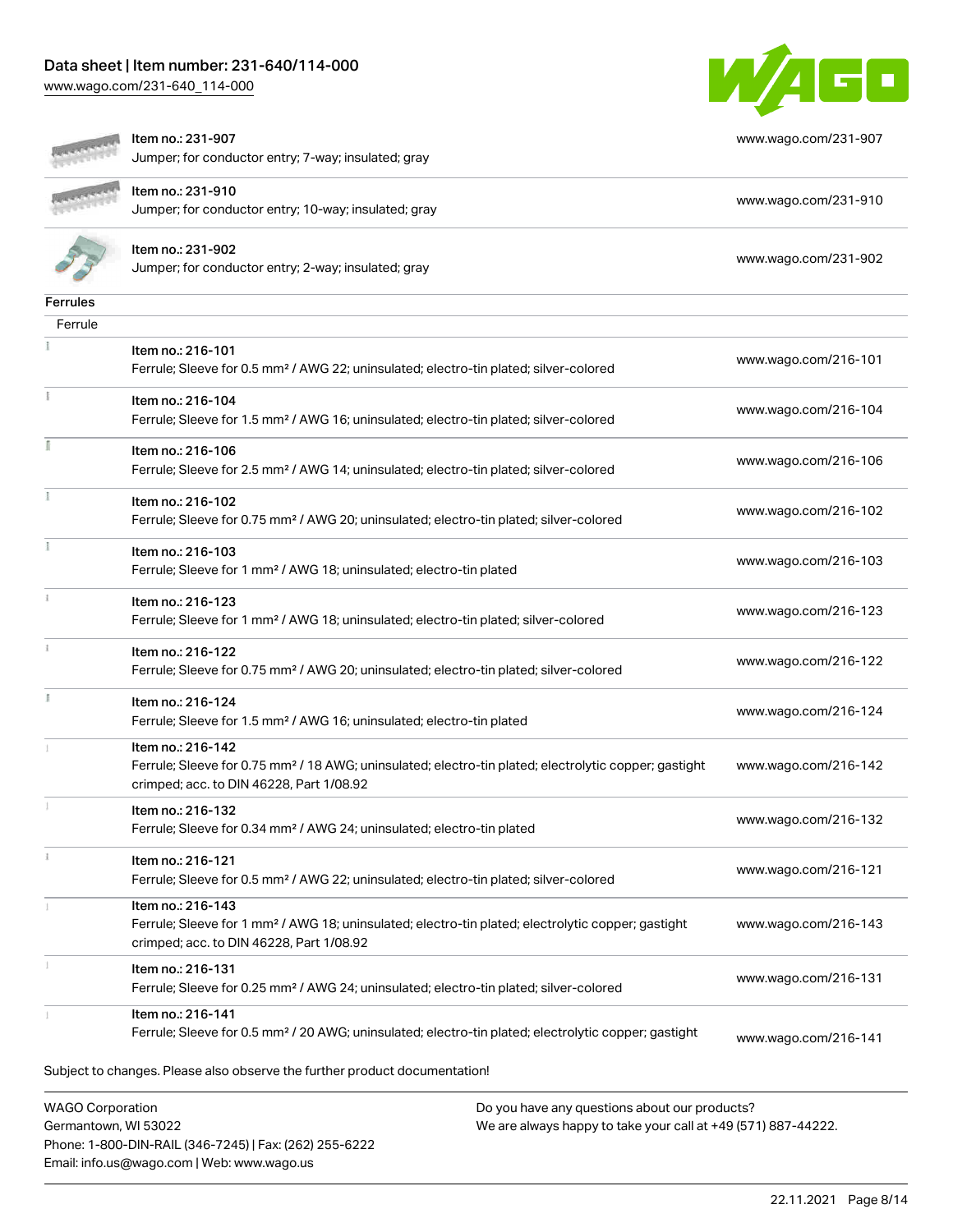Phone: 1-800-DIN-RAIL (346-7245) | Fax: (262) 255-6222

Email: info.us@wago.com | Web: www.wago.us

[www.wago.com/231-640\\_114-000](http://www.wago.com/231-640_114-000)



crimped; acc. to DIN 46228, Part 1/08.92

| Item no.: 216-152<br>Ferrule; Sleeve for 0.34 mm <sup>2</sup> / AWG 24; uninsulated; electro-tin plated                                                                                                 |                                                                                                                | www.wago.com/216-152 |
|---------------------------------------------------------------------------------------------------------------------------------------------------------------------------------------------------------|----------------------------------------------------------------------------------------------------------------|----------------------|
| Item no.: 216-203<br>Ferrule; Sleeve for 1 mm <sup>2</sup> / AWG 18; insulated; electro-tin plated; red                                                                                                 |                                                                                                                | www.wago.com/216-203 |
| Item no.: 216-202<br>Ferrule; Sleeve for 0.75 mm <sup>2</sup> / 18 AWG; insulated; electro-tin plated; gray                                                                                             |                                                                                                                | www.wago.com/216-202 |
| Item no.: 216-151<br>Ferrule; Sleeve for 0.25 mm <sup>2</sup> / AWG 24; uninsulated; electro-tin plated                                                                                                 |                                                                                                                | www.wago.com/216-151 |
| Item no.: 216-204<br>Ferrule; Sleeve for 1.5 mm <sup>2</sup> / AWG 16; insulated; electro-tin plated; black                                                                                             |                                                                                                                | www.wago.com/216-204 |
| Item no.: 216-144<br>Ferrule; Sleeve for 1.5 mm <sup>2</sup> / AWG 16; uninsulated; electro-tin plated; electrolytic copper; gastight<br>crimped; acc. to DIN 46228, Part 1/08.92; silver-colored       |                                                                                                                | www.wago.com/216-144 |
| Item no.: 216-201<br>Ferrule; Sleeve for 0.5 mm <sup>2</sup> / 20 AWG; insulated; electro-tin plated; white                                                                                             |                                                                                                                | www.wago.com/216-201 |
| Item no.: 216-223<br>Ferrule; Sleeve for 1 mm <sup>2</sup> / AWG 18; insulated; electro-tin plated; red                                                                                                 |                                                                                                                | www.wago.com/216-223 |
| Item no.: 216-241<br>Ferrule; Sleeve for 0.5 mm <sup>2</sup> / 20 AWG; insulated; electro-tin plated; electrolytic copper; gastight<br>crimped; acc. to DIN 46228, Part 4/09.90; white                  |                                                                                                                | www.wago.com/216-241 |
| Item no.: 216-242<br>Ferrule; Sleeve for 0.75 mm <sup>2</sup> / 18 AWG; insulated; electro-tin plated; electrolytic copper; gastight<br>crimped; acc. to DIN 46228, Part 4/09.90; gray                  |                                                                                                                | www.wago.com/216-242 |
| Item no.: 216-222<br>Ferrule; Sleeve for 0.75 mm <sup>2</sup> / 18 AWG; insulated; electro-tin plated; gray                                                                                             |                                                                                                                | www.wago.com/216-222 |
| Item no.: 216-221<br>Ferrule; Sleeve for 0.5 mm <sup>2</sup> / 20 AWG; insulated; electro-tin plated; white                                                                                             |                                                                                                                | www.wago.com/216-221 |
| Item no.: 216-224<br>Ferrule; Sleeve for 1.5 mm <sup>2</sup> / AWG 16; insulated; electro-tin plated; black                                                                                             |                                                                                                                | www.wago.com/216-224 |
| Item no.: 216-243<br>Ferrule; Sleeve for 1 mm <sup>2</sup> / AWG 18; insulated; electro-tin plated; electrolytic copper; gastight crimped; www.wago.com/216-243<br>acc. to DIN 46228, Part 4/09.90; red |                                                                                                                |                      |
| Item no.: 216-244<br>Ferrule; Sleeve for 1.5 mm <sup>2</sup> / AWG 16; insulated; electro-tin plated; electrolytic copper; gastight<br>crimped; acc. to DIN 46228, Part 4/09.90; black                  |                                                                                                                | www.wago.com/216-244 |
| Item no.: 216-263<br>Ferrule; Sleeve for 1 mm <sup>2</sup> / AWG 18; insulated; electro-tin plated; electrolytic copper; gastight crimped; www.wago.com/216-263<br>acc. to DIN 46228, Part 4/09.90; red |                                                                                                                |                      |
| Item no.: 216-264<br>Ferrule; Sleeve for 1.5 mm <sup>2</sup> / AWG 16; insulated; electro-tin plated; electrolytic copper; gastight                                                                     |                                                                                                                | www.wago.com/216-264 |
| Subject to changes. Please also observe the further product documentation!                                                                                                                              |                                                                                                                |                      |
| <b>WAGO Corporation</b><br>Germantown, WI 53022                                                                                                                                                         | Do you have any questions about our products?<br>We are always happy to take your call at +49 (571) 887-44222. |                      |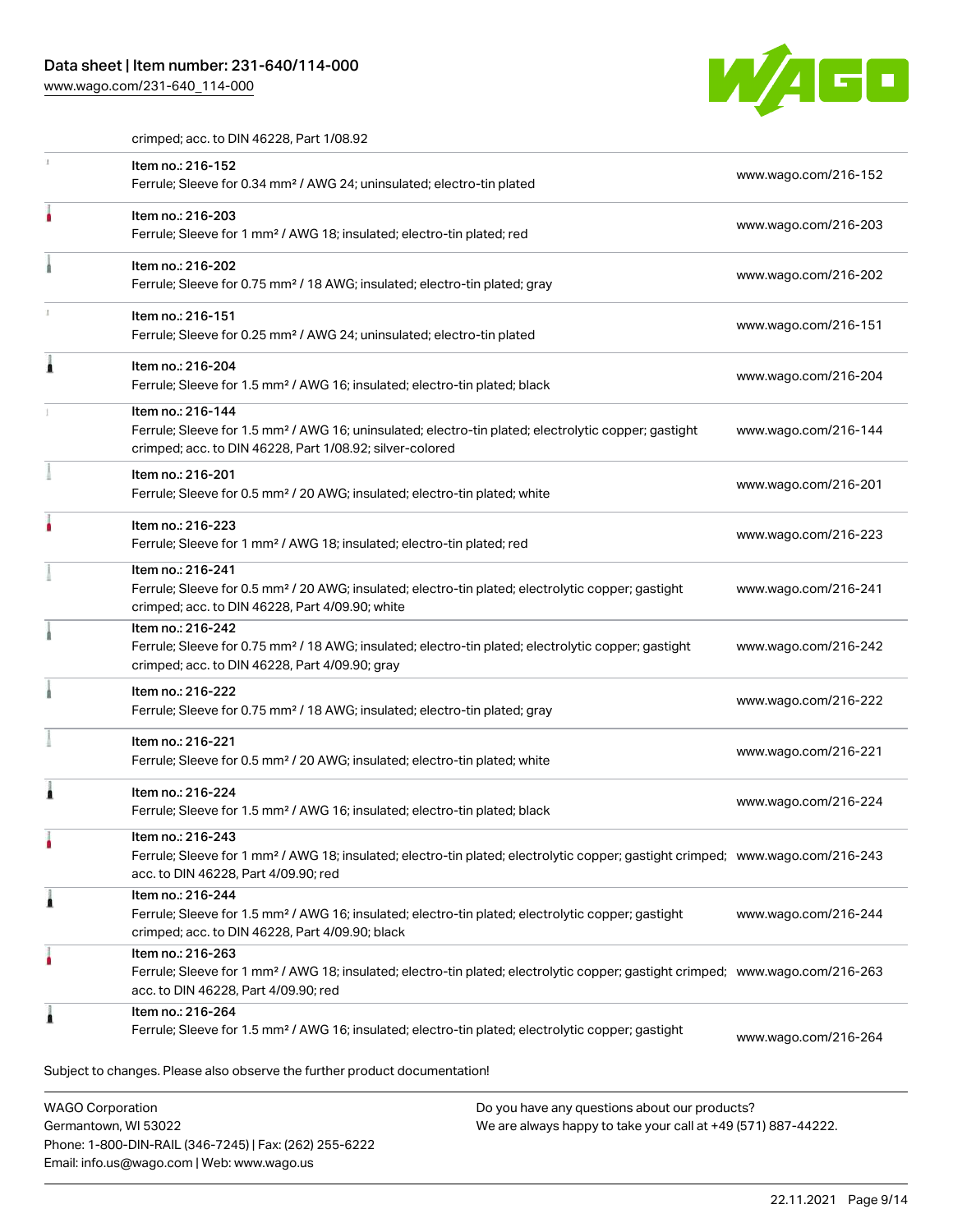[www.wago.com/231-640\\_114-000](http://www.wago.com/231-640_114-000)



crimped; acc. to DIN 46228, Part 4/09.90; black

|                       | Item no.: 216-284<br>Ferrule; Sleeve for 1.5 mm <sup>2</sup> / AWG 16; insulated; electro-tin plated; electrolytic copper; gastight<br>crimped; acc. to DIN 46228, Part 4/09.90; black          | www.wago.com/216-284             |
|-----------------------|-------------------------------------------------------------------------------------------------------------------------------------------------------------------------------------------------|----------------------------------|
|                       | Item no.: 216-262<br>Ferrule; Sleeve for 0.75 mm <sup>2</sup> / 18 AWG; insulated; electro-tin plated; electrolytic copper; gastight<br>crimped; acc. to DIN 46228, Part 4/09.90; gray          | www.wago.com/216-262             |
|                       | Item no.: 216-301<br>Ferrule; Sleeve for 0.25 mm <sup>2</sup> / AWG 24; insulated; electro-tin plated; yellow                                                                                   | www.wago.com/216-301             |
|                       | Item no.: 216-321<br>Ferrule; Sleeve for 0.25 mm <sup>2</sup> / AWG 24; insulated; electro-tin plated; yellow                                                                                   | www.wago.com/216-321             |
|                       | Item no.: 216-322<br>Ferrule; Sleeve for 0.34 mm <sup>2</sup> / 22 AWG; insulated; electro-tin plated; green                                                                                    | www.wago.com/216-322             |
|                       | Item no.: 216-302<br>Ferrule; Sleeve for 0.34 mm <sup>2</sup> / 22 AWG; insulated; electro-tin plated; light turquoise                                                                          | www.wago.com/216-302             |
| Marking accessories   |                                                                                                                                                                                                 |                                  |
| Marking strip         |                                                                                                                                                                                                 |                                  |
|                       | Item no.: 210-331/508-103<br>Marking strips; as a DIN A4 sheet; MARKED; 1-12 (200x); Height of marker strip: 2.3 mm/0.091 in; Strip<br>length 182 mm; Horizontal marking; Self-adhesive; white  | www.wago.com/210-331<br>/508-103 |
|                       | Item no.: 210-331/508-104<br>Marking strips; as a DIN A4 sheet; MARKED; 13-24 (200x); Height of marker strip: 2.3 mm/0.091 in; Strip<br>length 182 mm; Horizontal marking; Self-adhesive; white | www.wago.com/210-331<br>/508-104 |
|                       | Item no.: 210-332/508-202<br>Marking strips; as a DIN A4 sheet; MARKED; 1-16 (160x); Height of marker strip: 3 mm; Strip length 182<br>mm; Horizontal marking; Self-adhesive; white             | www.wago.com/210-332<br>/508-202 |
|                       | Item no.: 210-332/508-204<br>Marking strips; as a DIN A4 sheet; MARKED; 17-32 (160x); Height of marker strip: 3 mm; Strip length<br>182 mm; Horizontal marking; Self-adhesive; white            | www.wago.com/210-332<br>/508-204 |
|                       | Item no.: 210-332/508-206<br>Marking strips; as a DIN A4 sheet; MARKED; 33-48 (160x); Height of marker strip: 3 mm; Strip length<br>182 mm; Horizontal marking; Self-adhesive; white            | www.wago.com/210-332<br>/508-206 |
|                       | Item no.: 210-332/508-205<br>Marking strips; as a DIN A4 sheet; MARKED; 1-32 (80x); Height of marker strip: 3 mm; Strip length 182<br>mm; Horizontal marking; Self-adhesive; white              | www.wago.com/210-332<br>/508-205 |
| Strain relief         |                                                                                                                                                                                                 |                                  |
| Strain relief housing |                                                                                                                                                                                                 |                                  |
|                       | Item no.: 232-640<br>Strain relief housing; orange                                                                                                                                              | www.wago.com/232-640             |
|                       |                                                                                                                                                                                                 |                                  |

Subject to changes. Please also observe the further product documentation! Coding

WAGO Corporation Germantown, WI 53022 Phone: 1-800-DIN-RAIL (346-7245) | Fax: (262) 255-6222 Email: info.us@wago.com | Web: www.wago.us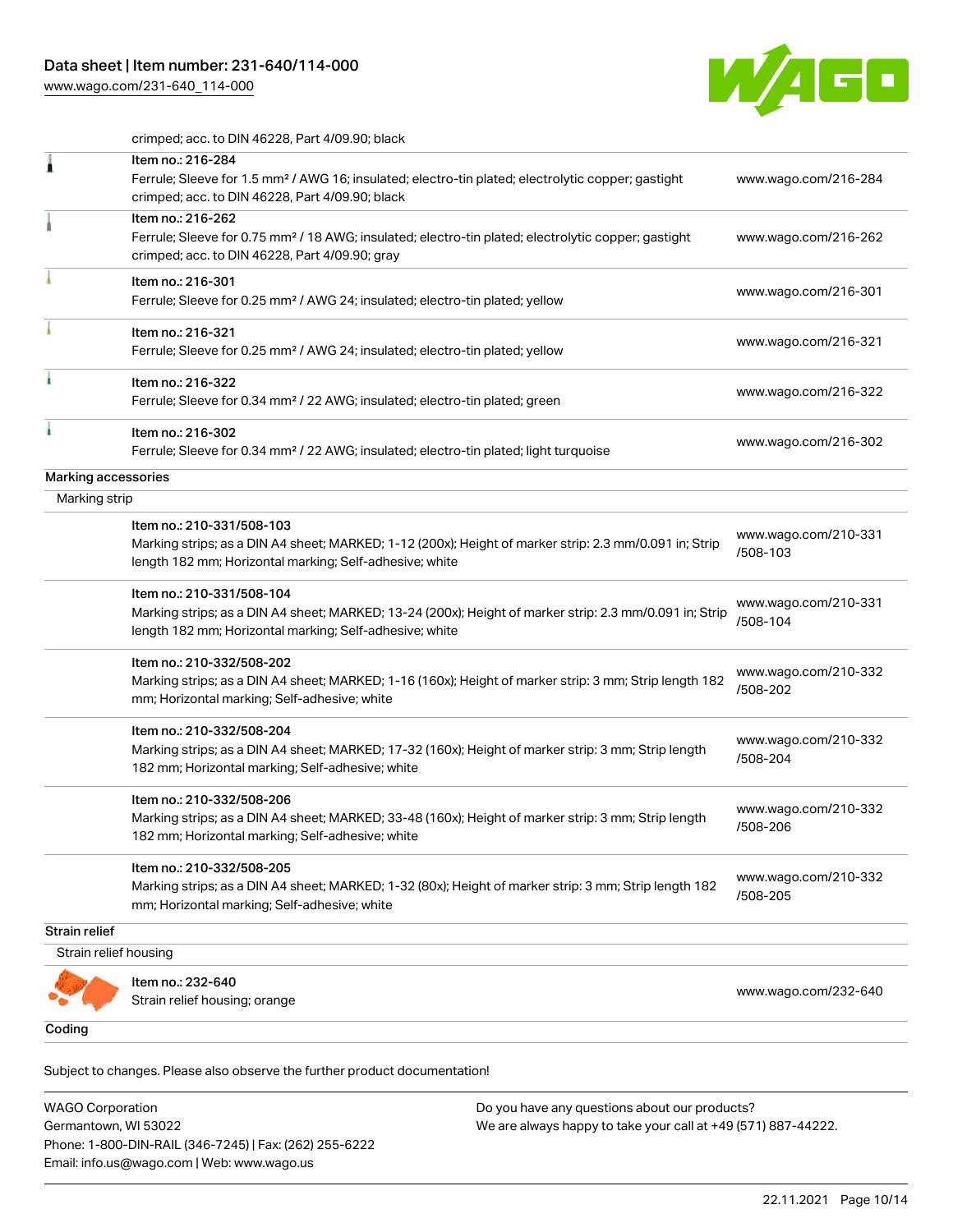[www.wago.com/231-640\\_114-000](http://www.wago.com/231-640_114-000)



| Coding                            |                                                                                                 |            |                      |                      |  |
|-----------------------------------|-------------------------------------------------------------------------------------------------|------------|----------------------|----------------------|--|
|                                   | Item no.: 231-129<br>Coding key; snap-on type; light gray                                       |            |                      | www.wago.com/231-129 |  |
| Cover                             |                                                                                                 |            |                      |                      |  |
| Cover                             |                                                                                                 |            |                      |                      |  |
|                                   | Item no.: 231-669<br>Lockout caps; for covering unused clamping units; orange                   |            |                      | www.wago.com/231-669 |  |
| Insulations stops                 |                                                                                                 |            |                      |                      |  |
| Insulation stop                   |                                                                                                 |            |                      |                      |  |
|                                   | Item no.: 231-672<br>Insulation stop; 0.75 - 1 mm <sup>2</sup> ; dark gray                      |            |                      | www.wago.com/231-672 |  |
| LEEEE                             | Item no.: 231-670<br>Insulation stop; 0.08-0.2 mm <sup>2</sup> / 0.2 mm <sup>2</sup> "s"; white |            |                      | www.wago.com/231-670 |  |
| cice                              | Item no.: 231-671<br>Insulation stop; 0.25 - 0.5 mm <sup>2</sup> ; light gray                   |            | www.wago.com/231-671 |                      |  |
| <b>Downloads</b><br>Documentation |                                                                                                 |            |                      |                      |  |
| <b>Additional Information</b>     |                                                                                                 |            |                      |                      |  |
| Technical explanations            |                                                                                                 | 2019 Apr 3 | pdf<br>2.0 MB        | Download             |  |
| <b>CAD files</b>                  |                                                                                                 |            |                      |                      |  |
| CAD data                          |                                                                                                 |            |                      |                      |  |
| 2D/3D Models 231-640/114-000      |                                                                                                 | URL        | Download             |                      |  |
| CAE data                          |                                                                                                 |            |                      |                      |  |
|                                   | ZUKEN Portal 231-640/114-000                                                                    |            | URL                  | Download             |  |
|                                   |                                                                                                 |            |                      |                      |  |

# Environmental Product Compliance

#### Compliance Search

Subject to changes. Please also observe the further product documentation!

WAGO Corporation Germantown, WI 53022 Phone: 1-800-DIN-RAIL (346-7245) | Fax: (262) 255-6222 Email: info.us@wago.com | Web: www.wago.us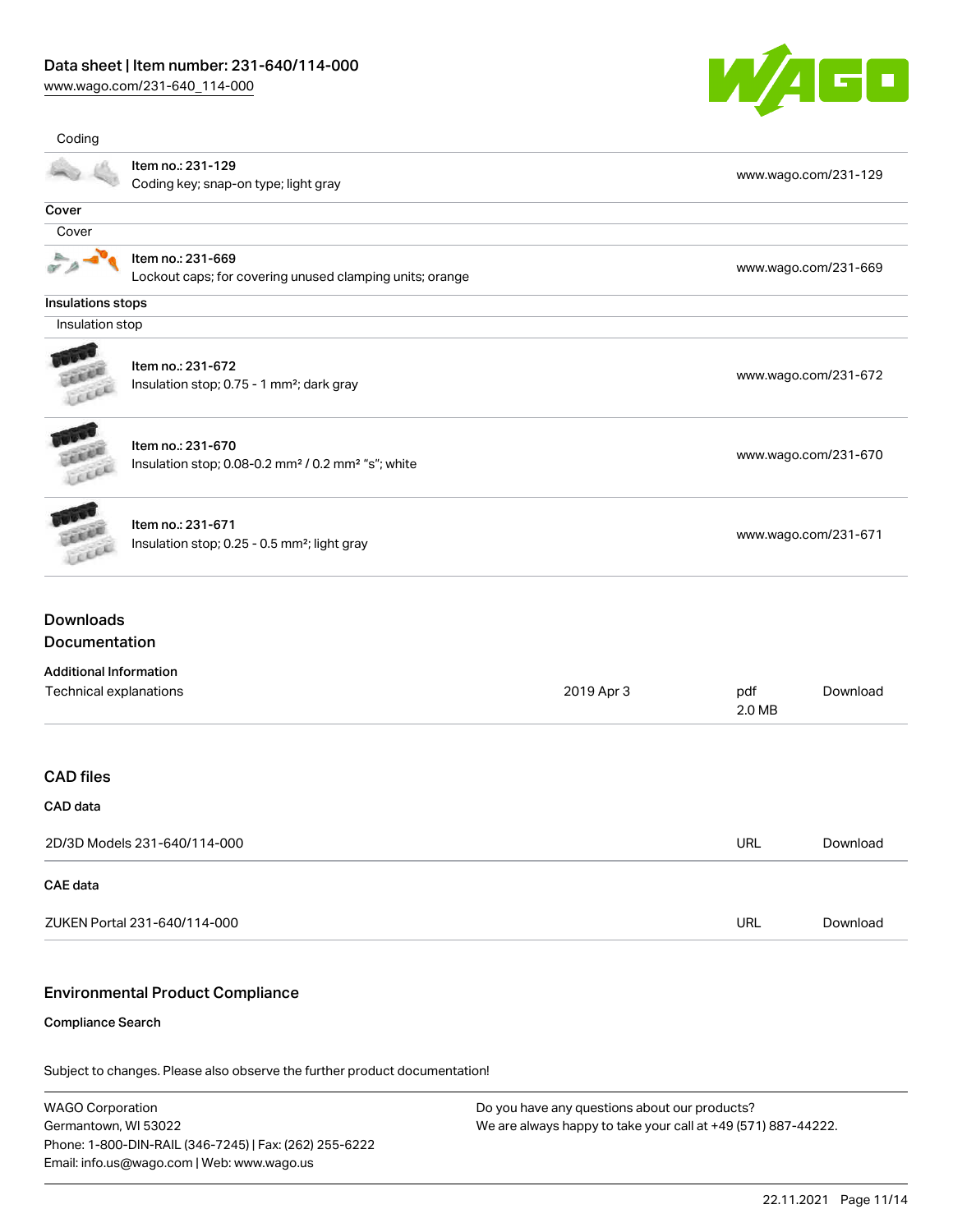

Environmental Product Compliance 231-640/114-000

1-conductor male connector; CAGE CLAMP®; 2.5 mm²; Pin spacing 5.08 mm; 10-pole; Snap-in flange; 2,50 mm²; orange

URL [Download](https://www.wago.com/global/d/ComplianceLinkMediaContainer_231-640_114-000)

#### Installation Notes

#### Application



Male connector, with snap-in flanges, for feedthrough applications, for 0.5 … 2.5 mm plate thickness



Inserting a conductor via 3.5 mm screwdriver – CAGE CLAMP® actuation parallel to conductor entry.



Inserting a conductor via 3.5 mm screwdriver – CAGE CLAMP® actuation perpendicular to conductor entry.



Inserting a conductor into CAGE CLAMP® unit via operating lever (231-291).

Subject to changes. Please also observe the further product documentation!

WAGO Corporation Germantown, WI 53022 Phone: 1-800-DIN-RAIL (346-7245) | Fax: (262) 255-6222 Email: info.us@wago.com | Web: www.wago.us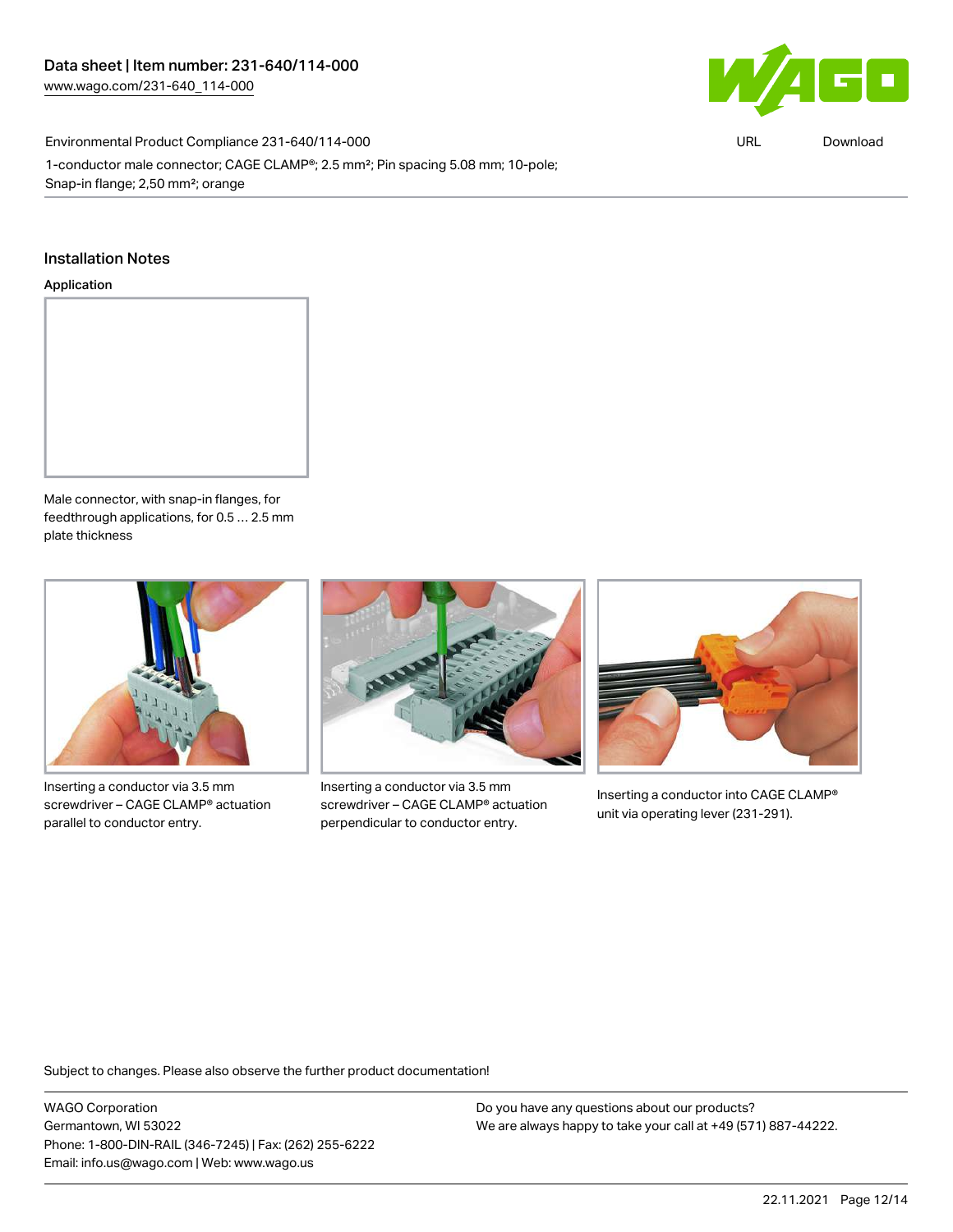



Inserting a conductor via operating tool.

Coding



Coding a male header – fitting coding key(s).



Testing – female connector with CAGE CLAMP®

Integrated test ports for testing perpendicular to conductor entry via 2 or 2.3 mm Ø test plug

#### Installation

Subject to changes. Please also observe the further product documentation!

WAGO Corporation Germantown, WI 53022 Phone: 1-800-DIN-RAIL (346-7245) | Fax: (262) 255-6222 Email: info.us@wago.com | Web: www.wago.us